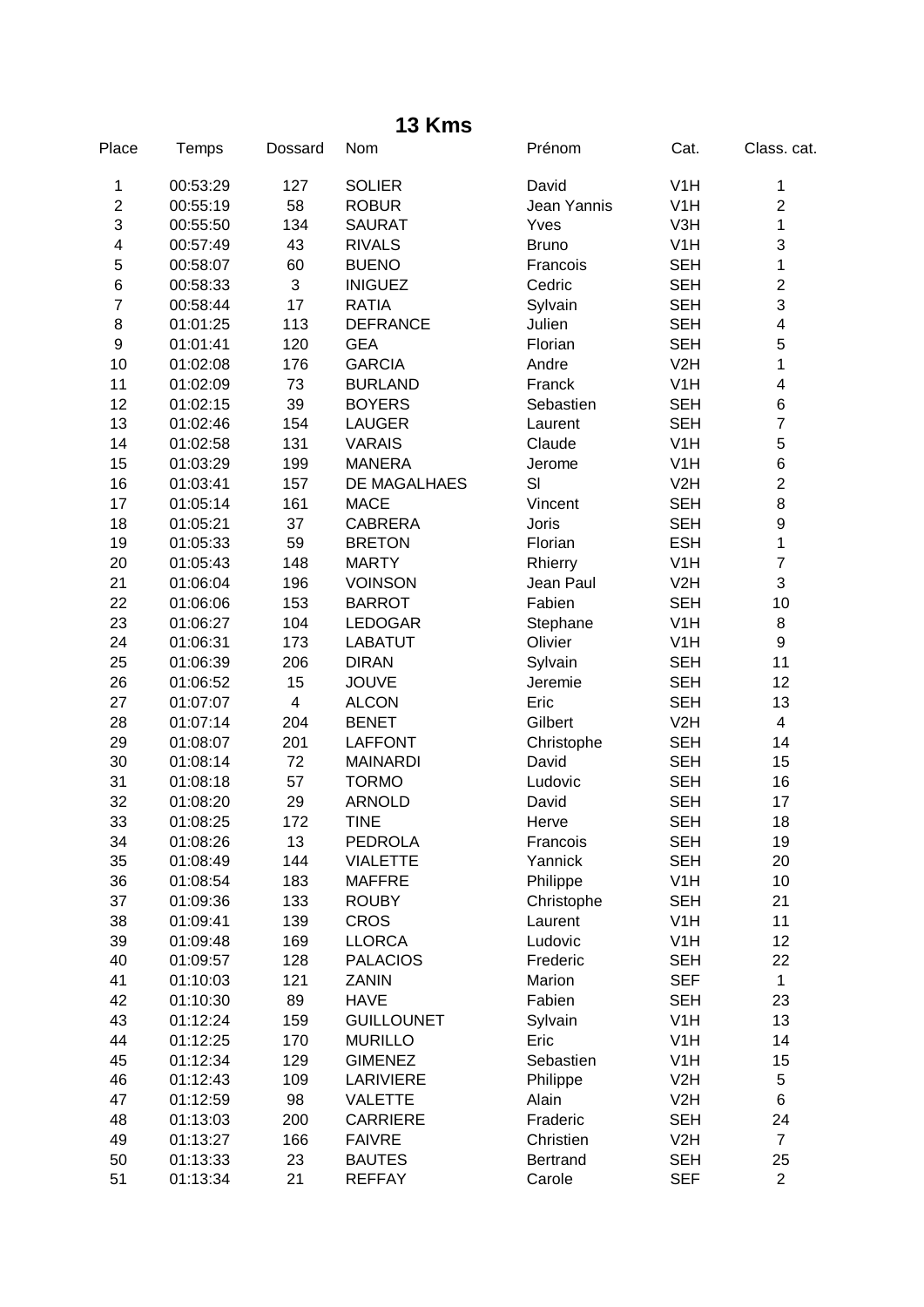| 52  | 01:13:46 | 9            | <b>HAUTREUX</b>  | Yoann          | <b>SEH</b>       | 26                      |
|-----|----------|--------------|------------------|----------------|------------------|-------------------------|
| 53  | 01:13:46 | 63           | <b>PAILLARES</b> | <b>Nicolas</b> | V1H              | 16                      |
| 54  | 01:13:48 | 137          | <b>PRADAL</b>    | <b>Benoit</b>  | V1H              | 17                      |
| 55  | 01:13:48 | 155          | <b>VITALIS</b>   | Paul           | <b>SEH</b>       | 27                      |
| 56  | 01:14:03 | 30           | <b>BOUKHALFA</b> | Cedrik         | <b>SEH</b>       | 28                      |
| 57  | 01:14:06 | 140          | <b>SEYTE</b>     | Christophe     | <b>SEH</b>       | 29                      |
| 58  | 01:14:08 | 198          | <b>BERNARDI</b>  | Pascal         | V <sub>1</sub> H | 18                      |
| 59  | 01:14:11 | 149          | <b>MARTY</b>     | David          | V <sub>1</sub> H | 19                      |
| 60  | 01:14:14 | 135          | <b>CUELLAR</b>   | Olivier        | V <sub>1</sub> H | 20                      |
| 61  | 01:14:46 | 114          | <b>PECQUEUR</b>  | Thierry        | V <sub>1</sub> H | 21                      |
| 62  | 01:15:28 | 208          | <b>VILLEGAS</b>  | Jean Antoine   | V2H              | 8                       |
| 63  | 01:15:31 | 182          | <b>BEGON</b>     | Veronique      | V <sub>1</sub> F | $\mathbf{1}$            |
| 64  | 01:15:35 | 126          | <b>BERTRAND</b>  | Marie Helene   | V <sub>1</sub> F | $\overline{2}$          |
| 65  | 01:15:44 | 218          | SOULOUIAC        | Laurent        | V <sub>1</sub> H | 22                      |
| 66  | 01:15:49 | 160          | <b>ROUX</b>      | Stephane       | V <sub>1</sub> H | 23                      |
| 67  | 01:16:00 | 216          | <b>PEMMARTY</b>  | Jean Louis     | V <sub>1</sub> H | 24                      |
| 68  | 01:16:13 | 94           | <b>GIBERT</b>    | <b>Boris</b>   | V1H              | 25                      |
| 69  | 01:16:16 | 61           | <b>BELOT</b>     | Pascal         | V1H              | 26                      |
| 70  | 01:16:30 | 207          | <b>GUERRERO</b>  | Guilhaume      | <b>ESH</b>       | $\overline{2}$          |
| 71  | 01:16:34 | 181          | <b>COUSTAL</b>   | Marcel         | V <sub>1</sub> H | 27                      |
| 72  | 01:16:53 | 26           | <b>VIDAL</b>     | Antoine        | <b>SEH</b>       | 30                      |
| 73  | 01:17:03 | 10           | <b>MATHIEU</b>   | Cedric         | <b>SEH</b>       | 31                      |
| 74  | 01:17:04 | 186          | <b>GIMENEZ</b>   | Eric           | V <sub>1</sub> H | 28                      |
|     |          | 164          | <b>MONTECH</b>   |                | V <sub>1</sub> H |                         |
| 75  | 01:17:05 |              |                  | Jean Francois  |                  | 29                      |
| 76  | 01:17:08 | 147          | <b>BRUNEL</b>    | Lilian         | V <sub>1</sub> H | 30                      |
| 77  | 01:17:11 | 6            | <b>SANCHEZ</b>   | <b>Benoit</b>  | <b>SEH</b>       | 32                      |
| 78  | 01:17:24 | 46           | <b>HENRI</b>     | David          | V <sub>1</sub> H | 31                      |
| 79  | 01:17:31 | $\mathbf{1}$ | <b>BOIX</b>      | Sebastien      | <b>JUG</b>       | $\mathbf{1}$            |
| 80  | 01:17:35 | 53           | <b>CALMEL</b>    | Philippe       | <b>SEH</b>       | 33                      |
| 81  | 01:17:42 | 158          | <b>JONET</b>     | Patrick        | V <sub>1</sub> H | 32                      |
| 82  | 01:18:05 | 143          | <b>COMPANY</b>   | Stephane       | <b>SEH</b>       | 34                      |
| 83  | 01:18:13 | 142          | <b>LEBOUT</b>    | Laurent        | <b>SEH</b>       | 35                      |
| 84  | 01:18:22 | 100          | <b>LOT</b>       | Patrick        | V2H              | 9                       |
| 85  | 01:18:24 | 75           | <b>RASCOL</b>    | Jean           | V <sub>2</sub> H | 10                      |
| 86  | 01:18:35 | 33           | <b>BATAILLE</b>  | Serge          | V <sub>1</sub> H | 33                      |
| 87  | 01:18:45 | 55           | <b>SALVAN</b>    | Delphine       | <b>SEF</b>       | 3                       |
| 88  | 01:18:46 | 217          | <b>MEIJE</b>     | Didier         | V2H              | 11                      |
| 89  | 01:18:48 | 125          | <b>HOUSSET</b>   | Jacques        | V3H              | $\overline{2}$          |
| 90  | 01:18:50 | 197          | <b>VOINSON</b>   | Patricia       | V2F              | $\mathbf{1}$            |
| 91  | 01:18:51 | 189          | <b>ZECCHIN</b>   | Remy           | <b>SEH</b>       | 36                      |
| 92  | 01:19:02 | 168          | <b>COUSET</b>    | Julien         | <b>JUG</b>       | $\overline{2}$          |
| 93  | 01:19:03 | 123          | <b>CUQ</b>       | Cyril          | <b>ESH</b>       | 3                       |
| 94  | 01:19:05 | 111          | <b>LANBOUR</b>   | Olivier        | <b>SEH</b>       | 37                      |
| 95  | 01:19:14 | 45           | <b>WATSON</b>    | lan            | V2H              | 12                      |
| 96  | 01:19:33 | 106          | <b>SAISSET</b>   | Anne           | V <sub>1</sub> F | 3                       |
| 97  | 01:19:36 | 138          | <b>GUIBAL</b>    | Gerard         | V3H              | 3                       |
| 98  | 01:19:38 | 62           | <b>MONTRIEUL</b> | Maud           | <b>SEF</b>       | $\overline{\mathbf{4}}$ |
| 99  | 01:19:51 | 209          | <b>AGUILHON</b>  | Antoine        | <b>ESH</b>       | $\overline{\mathbf{4}}$ |
| 100 | 01:20:05 | 219          | <b>JUIN</b>      | Yves           | V3H              | 4                       |
| 101 | 01:20:09 | 8            | <b>BOURGEOIS</b> | Landry         | <b>SEH</b>       | 38                      |
| 102 | 01:20:11 | 124          | <b>AVERSENO</b>  | Jean Marie     | <b>SEH</b>       | 39                      |
| 103 | 01:20:16 | 112          | <b>DEGRE</b>     | Frederic       | V <sub>1</sub> H | 34                      |
| 104 | 01:20:18 | 78           | <b>MATHET</b>    | <b>Thierry</b> | V <sub>1</sub> H | 35                      |
| 105 | 01:20:24 | 162          | <b>COUTELIER</b> | Fabien         | <b>SEH</b>       | 40                      |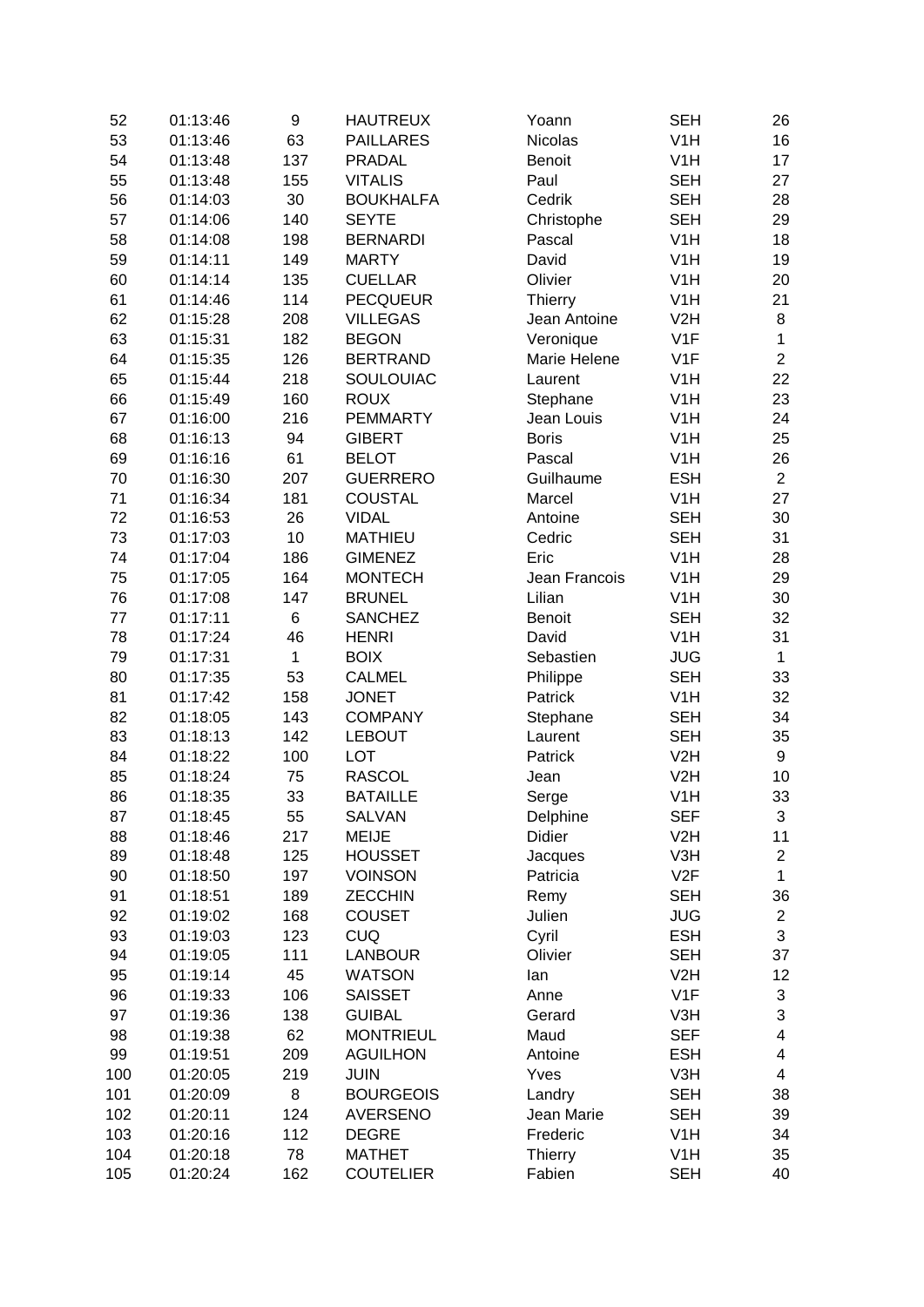| 106 | 01:20:28 | 122 | <b>FERNANDES</b>   | Jose              | V3H              | 5                       |
|-----|----------|-----|--------------------|-------------------|------------------|-------------------------|
| 107 | 01:21:13 | 202 | <b>CHOUVALOFF</b>  | Franck            | <b>SEH</b>       | 41                      |
| 108 | 01:21:16 | 44  | <b>LUC</b>         | Valentin          | <b>JUG</b>       | 3                       |
| 109 | 01:21:17 | 190 | <b>BUZZO</b>       | Malaury           | <b>ESH</b>       | 5                       |
| 110 | 01:21:18 | 203 | <b>CHOUVALOFF</b>  | Jordan            | CAG              | $\mathbf{1}$            |
| 111 | 01:21:19 | 156 | DE VIDI            | Benjamin          | <b>SEH</b>       | 42                      |
| 112 | 01:21:33 | 185 | <b>BAUX</b>        | Xavier            | V <sub>1</sub> H | 36                      |
| 113 | 01:21:39 | 150 | <b>MOUFFRON</b>    | Dominique         | V3F              | $\mathbf 1$             |
| 114 | 01:21:42 | 69  | <b>BIAU</b>        | Isabelle          | V <sub>1</sub> F | $\overline{\mathbf{4}}$ |
| 115 | 01:21:44 | 68  | <b>BIAU</b>        | Stephane          | V <sub>1</sub> H | 37                      |
| 116 | 01:21:56 | 117 | <b>CAYRAT</b>      | Arnaud            | <b>SEH</b>       | 43                      |
| 117 | 01:21:59 | 103 | <b>VIDAL</b>       | Valerie           | V <sub>1</sub> F | 5                       |
| 118 | 01:22:09 | 99  | <b>BACH</b>        | Sylvie            | V <sub>1</sub> F | 6                       |
| 119 | 01:22:14 | 152 | CARDON             | Wilfrid           | <b>SEH</b>       | 44                      |
| 120 | 01:22:31 | 96  | <b>ESLAVA</b>      | Manu              | V3H              | 6                       |
| 121 | 01:22:38 | 145 | <b>DAURES</b>      |                   | <b>SEF</b>       | 5                       |
| 122 | 01:22:39 | 42  | <b>MIRAN</b>       | Veronique<br>Yves | V4H              | $\mathbf{1}$            |
|     |          | 18  |                    |                   | V <sub>1</sub> F | $\overline{7}$          |
| 123 | 01:23:00 |     | CROUZAL            | Stephanie         |                  |                         |
| 124 | 01:23:29 | 16  | <b>ESCANDE</b>     | Gerard            | V <sub>2</sub> H | 13                      |
| 125 | 01:23:40 | 167 | <b>ALBERT</b>      | Doriane           | <b>JUF</b>       | $\mathbf{1}$            |
| 126 | 01:24:03 | 195 | <b>FERNANDEZ</b>   | Jean              | V <sub>2</sub> H | 14                      |
| 127 | 01:24:08 | 28  | <b>GOUVRIT</b>     | Mathilde          | <b>JUF</b>       | $\overline{2}$          |
| 128 | 01:24:24 | 27  | <b>ESCOUROU</b>    | Loic              | <b>JUG</b>       | $\overline{4}$          |
| 129 | 01:24:28 | 107 | PY ALEXANDRA       | Alexandra         | <b>SEF</b>       | 6                       |
| 130 | 01:24:34 | 25  | <b>ARNOLD</b>      | Franck            | V <sub>1</sub> H | 38                      |
| 131 | 01:24:37 | 141 | <b>SADOURNY</b>    | Benedicte         | <b>SEF</b>       | $\overline{7}$          |
| 132 | 01:24:53 | 22  | <b>ROBERT</b>      | Jean Marie        | V <sub>1</sub> H | 39                      |
| 133 | 01:25:09 | 215 | <b>AYERBE</b>      | Joel              | V <sub>1</sub> H | 40                      |
| 134 | 01:25:15 | 52  | <b>CALAS</b>       | Vincent           | V <sub>2</sub> H | 15                      |
| 135 | 01:25:32 | 180 | <b>GENIBREL</b>    | Nathalie          | <b>SEF</b>       | 8                       |
| 136 | 01:25:55 | 184 | <b>NADALIN</b>     | Ghislaine         | V <sub>1</sub> H | 41                      |
| 137 | 01:26:08 | 14  | <b>RICARD</b>      | Laurent           | <b>SEH</b>       | 45                      |
| 138 | 01:26:15 | 191 | <b>GALINIER</b>    | Odette            | V2F              | $\overline{2}$          |
| 139 | 01:26:16 | 41  | <b>PERROTIN</b>    | Christophe        | V <sub>1</sub> H | 42                      |
| 140 | 01:26:17 | 211 | <b>SEJALON</b>     | Patrick           | V <sub>1</sub> H | 43                      |
| 141 | 01:26:32 | 179 | <b>ESCALIER</b>    | Valerie           | V2F              | 3                       |
| 142 | 01:27:15 | 212 | <b>DUVAUCHEL</b>   | <b>Bruno</b>      | V <sub>1</sub> H | 44                      |
| 143 | 01:27:18 | 5   | <b>BAPTISAT</b>    | Laurent           | V <sub>1</sub> H | 45                      |
| 144 | 01:27:23 | 110 | <b>VIDAL</b>       | Laurence          | V <sub>1</sub> F | 8                       |
| 145 | 01:27:26 | 105 | <b>PASQUIER</b>    | Charline          | V <sub>1</sub> F | 9                       |
| 146 | 01:27:30 | 97  | <b>ESPINOSA</b>    | Jesus             | V <sub>1</sub> H | 46                      |
| 147 | 01:27:36 | 151 | <b>MOUFFRON</b>    | Alain             | V3H              | $\overline{7}$          |
| 148 | 01:27:41 | 54  | <b>MESTRE</b>      | Florent           | <b>SEH</b>       | 46                      |
| 149 | 01:27:48 | 136 | <b>MAGNE</b>       | Pierre            | V3H              | 8                       |
| 150 | 01:28:09 | 213 | <b>FALETTI</b>     | Christine         | V <sub>1</sub> F | 10                      |
| 151 | 01:28:29 | 119 | COUCHOURON         | Philippe          | V <sub>1</sub> H | 47                      |
| 152 | 01:28:36 | 85  | <b>LATELLA</b>     | Sebastien         | V <sub>1</sub> H | 48                      |
| 153 | 01:29:01 | 51  | <b>CALAS</b>       | Augustin          | <b>JUG</b>       | 5                       |
|     |          | 116 | <b>MARTIN</b>      | Joel              | V3H              | 9                       |
| 154 | 01:29:04 |     |                    |                   |                  |                         |
| 155 | 01:29:12 | 118 | <b>VAILS</b>       | Jean Francois     | V <sub>1</sub> H | 49                      |
| 156 | 01:29:14 | 67  | <b>MELSION</b>     | Mathieu           | <b>SEH</b>       | 47                      |
| 157 | 01:29:32 | 102 | <b>SANCHEZ</b>     | Marc              | V2H              | 16                      |
| 158 | 01:29:37 | 146 | <b>VIDAL</b>       | Frederic          | V <sub>1</sub> H | 50                      |
| 159 | 01:29:39 | 70  | <b>MARTIGNOLES</b> | Guy               | V <sub>2</sub> H | 17                      |